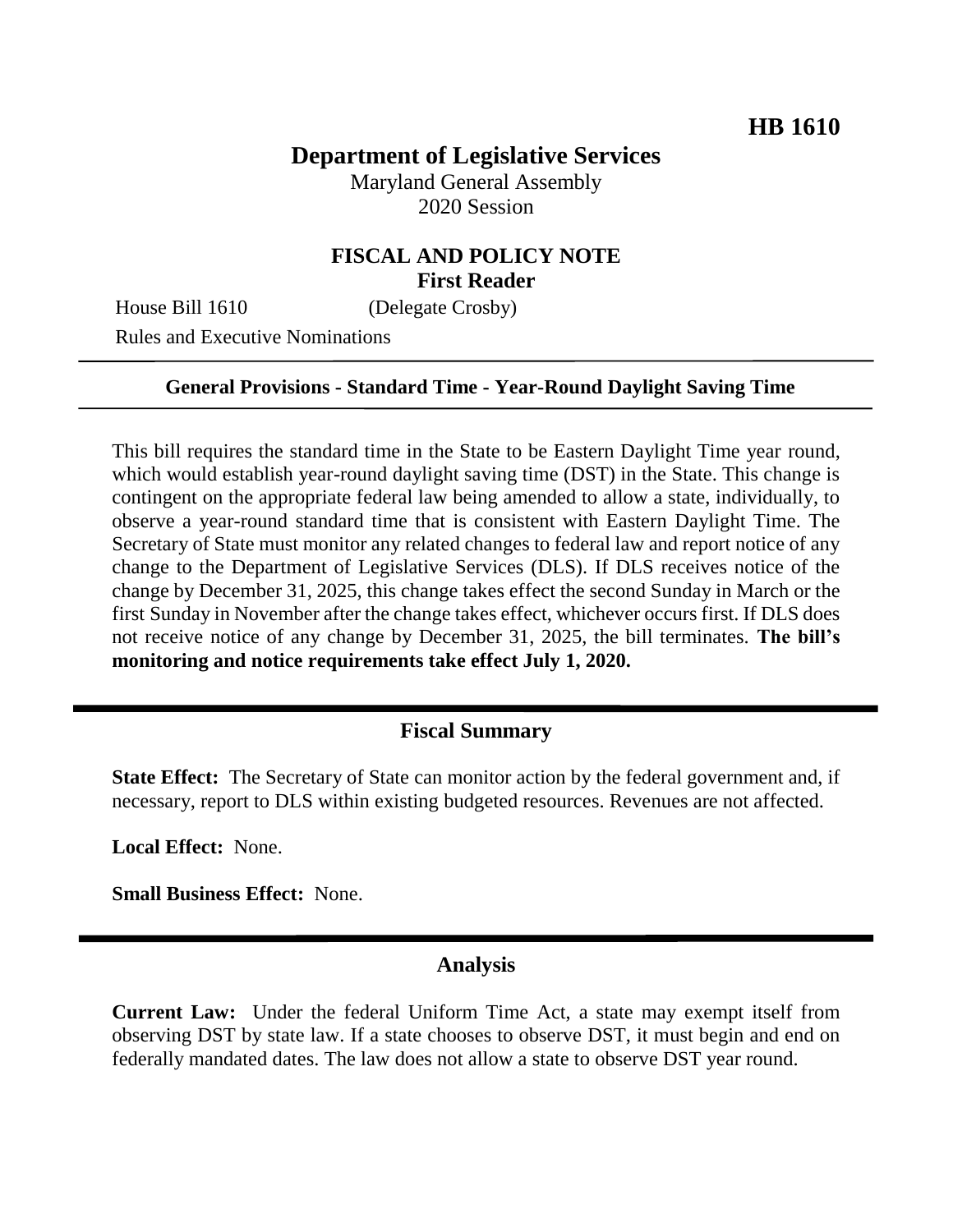**Background:** The U.S. Department of Transportation (DOT) reports DST is the practice of changing the clocks twice a year, one hour forward in spring and then back one hour to standard time in fall; modern observance of the practice began in 1966. According to the Congressional Research Service (CRS), 39 states introduced legislation to abolish the practice between 2015 and 2019; many of the states sought to keep their clocks permanently set forward an hour.

Transportation and commerce played heavily into the history of DST. Time zones were introduced by the major railroad companies in 1883 to resolve confusion and avoid train crashes caused by different local times, and the Interstate Commerce Commission oversaw the original nationwide implementation of DST during World War I. The practice was federally abolished after the war, but states were allowed to continue DST if desired. As a result, confusion and collisions caused by different local times once again became a transportation issue. In 1966, DOT was founded to serve as a "focal point of responsibility for transportation safety" and given regulatory power over time zones and DST. DOT implemented DST uniformly across the United States, with dates for the twice-yearly transitions set by law. With the exception of Arizona and Hawaii, every state must continue to observe DST between March and November, unless changes are officially approved by the Secretary of Transportation.

CRS notes that Congress has required several agencies to study the effects of changes in DST observance. In 1974, DOT reported that the potential benefits to energy conservation, traffic safety, and reductions in violent crime were minimal. In 2008, the Department of Energy assessed the potential effects to national energy consumption of an extended DST, and found a reduction in total primary energy consumption of 0.02%. Other studies have examined potential health effects associated with the spring and fall transition to DST and found a cumulative effect of sleep loss and increased risk for incidence of acute myocardial infarction in specific subgroups.

## **Additional Information**

#### **Prior Introductions:** None.

**Designated Cross File:** SB 517 (Senator Ready, *et al.*) - Education, Health, and Environmental Affairs.

**Information Source(s):** Secretary of State; Department of General Services; Maryland Department of Health; Maryland Department of Transportation; Maryland Energy Administration; Public Service Commission; Maryland Association of Counties; Maryland Municipal League; National Conference of State Legislatures; U.S. Department of Transportation; Congressional Research Services; Department of Legislative Services

HB 1610/ Page 2